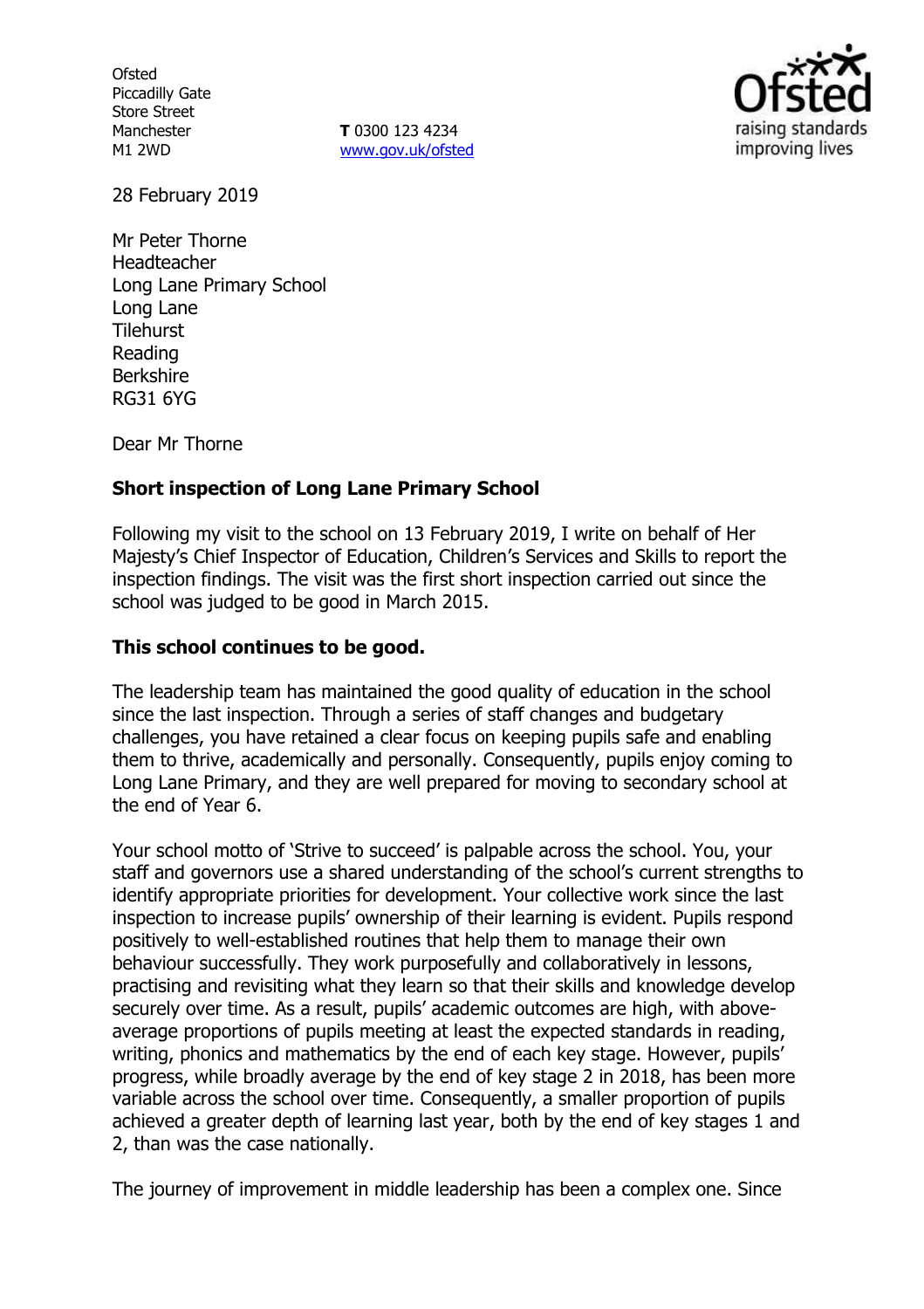

the last inspection, school leadership has changed notably, with the former deputy headteacher being promoted to headship in another school. You have spent time using your expertise to support other local schools. Middle leadership roles have been restructured to meet your school's current needs more effectively than in the past. Some of these changes have been very recent, so the roles are in the relatively early stages of evolution.

# **Safeguarding is effective.**

The school's approach to safeguarding is thorough, with pupils' safety and wellbeing at its core. Leaders ensure that pupils have useful, age-appropriate opportunities to learn how to keep themselves safe. They respond in a timely way to themes that emerge across the school and in the local area, such as issues linked to emotional health and well-being. Pupils know what to do if they have concerns about their own welfare, and they trust adults to help them. Consequently, pupils say that they feel safe in school. Parents who shared their views during the inspection were highly positive about how well their children are cared for. One parent captured this well when they said: 'Staff have not only taught my children well but have looked after them amazingly!' Others spoke of adults being 'approachable and caring' and 'providing good emotional support' to pupils.

Leaders ensure that the school's safeguarding policy is promoted well through useful and regular staff training. As a result, staff and governors understand their duties and carry them out effectively. Recruitment and vetting checks on adults working in the school are carried out diligently and recorded carefully. Leaders take appropriate steps to support pupils they have identified as being vulnerable. They work appropriately with experts from beyond the school and keep suitable records of their actions. This promotes the culture of safeguarding successfully.

# **Inspection findings**

- During the inspection, I focused on how effectively leaders and governors use additional funding to support disadvantaged pupils and to develop sports provision, whether pupils experience a broad and balanced curriculum that is taught consistently well, and whether pupils' progress is more consistently strong than in the past.
- Leaders give careful thought to how they support disadvantaged pupils through their use of pupil premium funding. They keep detailed records of their work with pupils, using ongoing reviews to identify how well pupils are doing academically and directing next steps for further help. Some pupils make very strong progress with their learning as a result of leaders' approach. However, other disadvantaged pupils are less successful and so, overall, the impact of this funding is variable.
- Sports funding is used appropriately. Pupils enjoy rich and varied opportunities to engage in physical activity, with their learning in lessons being supplemented effectively by their involvement in a diverse range of clubs. On the day of the inspection, a large group of pupils participated enthusiastically in netball club at the start of the day. Leaders strike a suitable balance between investment in staff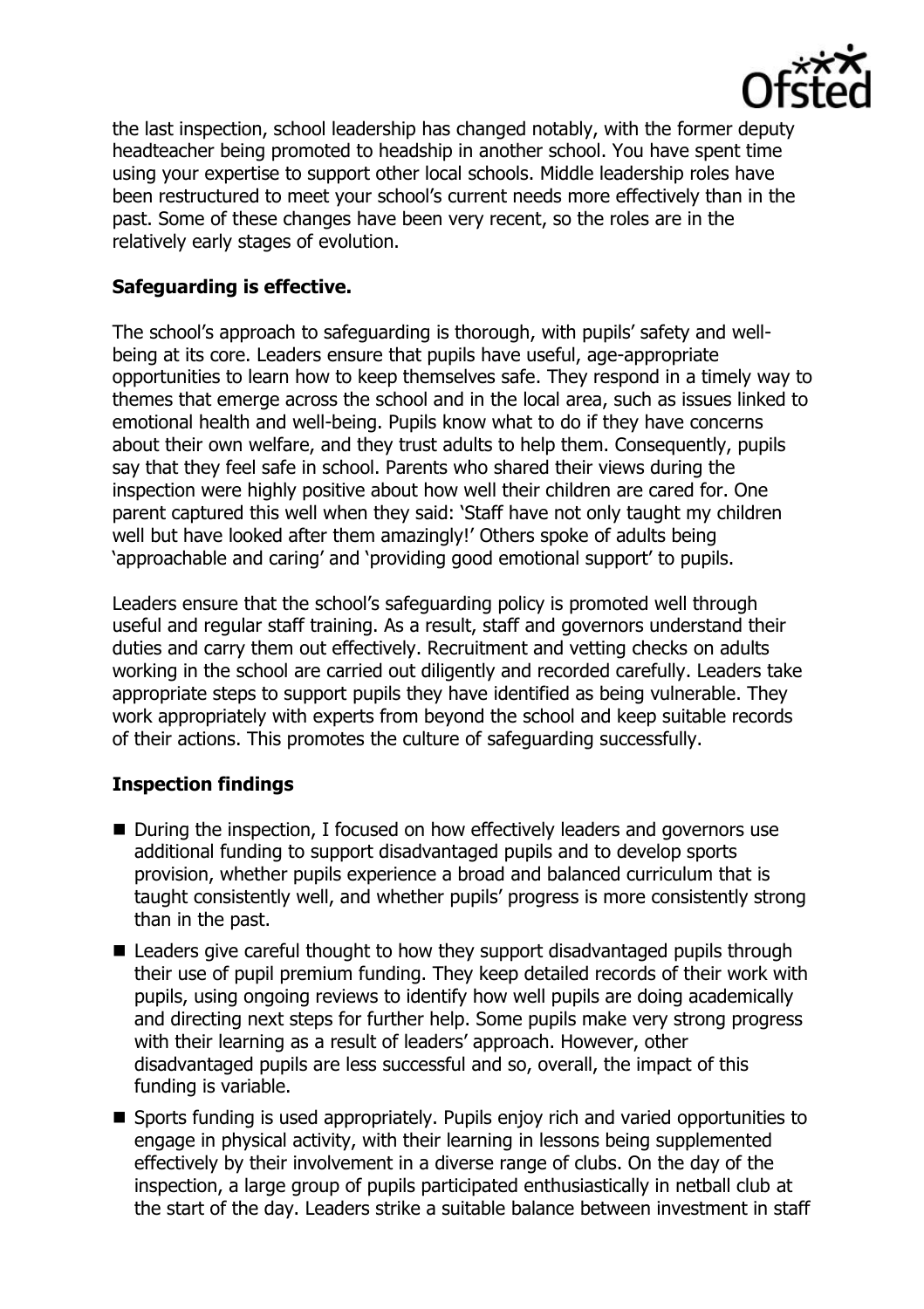

training, resources and access to competitive sporting events. As a result, almost all pupils reported that they feel encouraged to be physically active, and aboveaverage proportions meet the national curriculum requirements for swimming by the end of Year 6. Governors make sure that sports premium funding meets its intended purpose, and they publish annual reports on the school website that identify its impact.

- The middle leadership team works effectively to monitor and develop teaching and learning across the wider curriculum. Leaders' focus on pupils' progression supports teachers in planning work that builds pupils' knowledge, skills and understanding successfully over time. This work is securely in place in core subjects and evolving over time in foundation subjects. Pupils' work shows appropriate depth and progression across a range of topics and subjects. Pupils are clearly proud of their wider curriculum learning and positive about the usefulness of their 'shared learning' homework. Currently, the links between learning in the early years and the rest of the school are less clearly defined.
- Throughout the school, learning is purposeful, because teachers plan work that engages pupils successfully. During the inspection, teachers' work to develop thinking in mathematics was particularly evident and was being supported well by high-quality conversations between pupils and adults. Pupils write and calculate accurately. Their routine reviews and editing of their work support their progress well.
- Leaders have put secure processes in place that enable staff to make valid judgements about how well pupils are doing. Their useful systems help them to track pupils' attainment and progress carefully over time. Currently, leaders and governors focus more closely on pupils' attainment than the progress they make from their different starting points. Consequently, they have not always identified where pupils should be attaining even more highly or prioritised what further actions will help them to make good progress over time.
- Current pupils are making better progress than was the case for some pupils in the school in the recent past. Across all year groups and from a range of different starting points, almost all pupils are on track to make good progress by the end of their current key stage. Some variations remain between subjects and year groups in the proportions who are making even better progress. Disadvantaged pupils' progress is currently in line with that of other pupils in school.

#### **Next steps for the school**

Leaders and those responsible for governance should ensure that:

- $\blacksquare$  they use what they know about pupils' progress to direct their future actions more precisely so that their impact is maximised, particularly for those who are disadvantaged
- teachers' ongoing work leads to greater cohesion in the school's broader curriculum, so that pupils' knowledge, skills and understanding are developed consistently well, particularly in the early years.